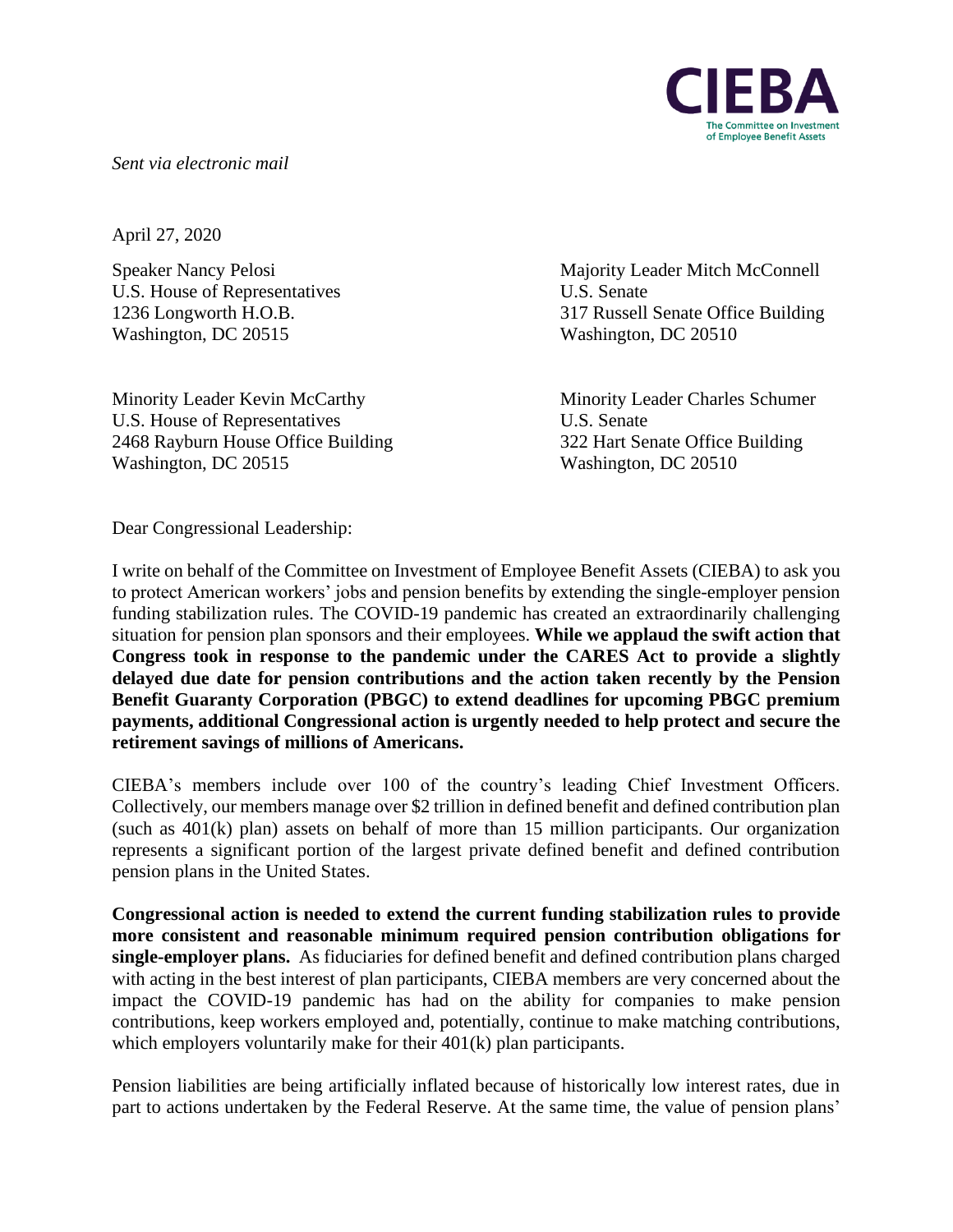investments has fallen dramatically. The result is that minimum required pension contributions are set to increase dramatically just at the time that the pandemic has caused corporate revenues to fall precipitously.

This set of unique adverse circumstances on corporate revenues is causing employers to have to make unprecedentedly difficult funding choices among many areas including: (i) keeping workers actively employed in certain aspects of their businesses, (ii) continuing to fund  $401(k)$  company matches, or (iii) making dramatically increased pension contributions. By effectively extending existing pension funding stabilization rules under current law and doing what it can to improve those rules, Congress can go a long way to protecting Americans' pension plans and helping employers do everything they can to keep workers employed and try to maintain other benefits.

**CIEBA strongly supports legislation to extend and improve the pension funding stabilization rules that are effectively expiring.** Congress extended the existing pension funding stabilization rules to protect single-employer pensions from the effects of the Great Recession in 2008. While those stabilization rules worked extremely well as evidenced by the strong state of the singleemployer pension plan funding guaranty system just prior to the pandemic, the stabilization rules are scheduled to begin phasing out at the end of this year, just as plan sponsors need them the most.

In this regard, the PBGC explained in its 2019 Annual Report<sup>1</sup> that the single-employer program had been showing continuous improvement and was in a financial surplus. In our view, this improvement was due in significant part to the stabilization that Congress very effectively extended in the Moving Ahead for Progress in the 21<sup>st</sup> Century Act (MAP-21) that grew out of the 2008 Great Recession, and we are essentially asking Congress to follow its own lead with effective actions again today.

## **Therefore, CIEBA urges Congress to respond again effectively, as it has done in the past, to:**

- **a) Extend and improve the current funding stabilization rules to provide more consistent and reasonable minimum required pension contribution**. We support reducing the 10% interest rate corridor to 5% effective in 2020. Next, a phase-out of the 5% corridor should be delayed until 2026, at which point the corridor could, as under current law, increase by five percentage points each year until the corridor reaches 30% in 2030, where it would thereafter remain;
- **b) Create a floor on funding interest rate assumptions**, and we think an effective, workable floor would be 5%, to offset the impact on pensions of federal actions taken over the past decade to keep interest rates low; and
- **c) Allow plan sponsors to fund their pensions over the course of more than one business cycle** (*e.g.*, a 15-year amortization period).

Again, these policies are important to preserving pension plans and jobs. And they are also protective of the federal pension insurance program – run by the PBGC – which will be negatively

<sup>1</sup> <https://www.pbgc.gov/sites/default/files/pbgc-fy-2019-annual-report.pdf>